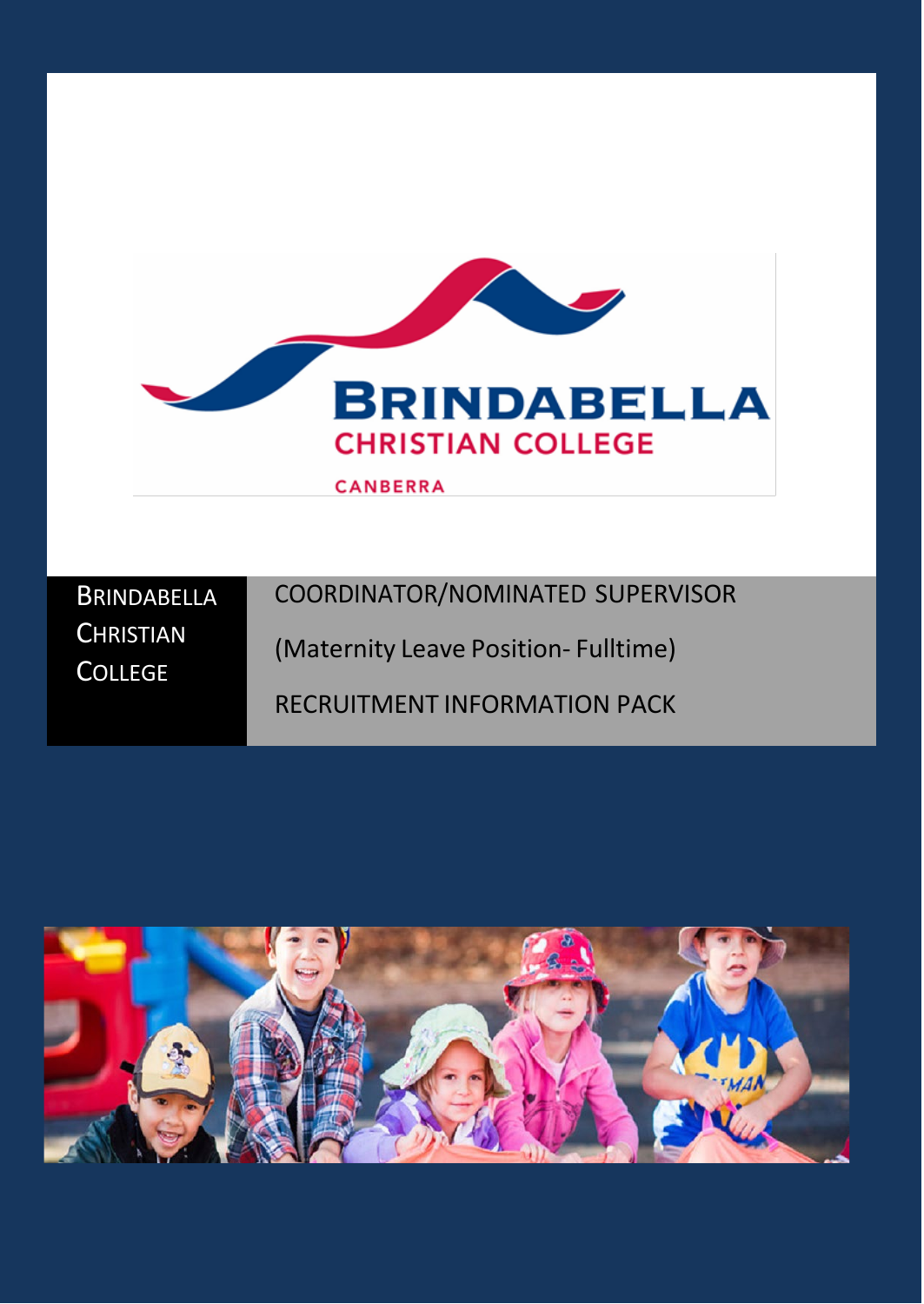## **Introduction to Brindabella Christian College, Canberra**

## **Vision Statement**

The vision of Brindabella Christian College is to advance a community of Wisdom, Integrity, Service and Excellence, in and through Christian Education.

## **BACKGROUND**

For almost forty years Brindabella Christian College, formerly O'Connor Christian School, has provided a holistic approach to education based on Christian values and beliefs.

Beginning with 2 teachers and 29 students in 1980, Brindabella Christian College now covers two campuses in Central and Norwest. Our students are taught to pursue a life of wisdom, integrity, service and excellence in, and through, Christian Education.

Preparing young people in a changing world which can be complex and ambiguous, demands that the significant adults in a young person's life lead and learn alongside them with purpose, compassion and humility. The College seeks to actively influence the lives of a greater number of young people. It believes that the most authentic way of achieving students success is via the offering of a high-quality Christian education.

The College supports Christian families, and those sympathetic to the Christian worldview, to raise their children in a safe and caring environment. The school partners with parents in the education of their children, supported by Christian staff.

The College is a member of Christian Schools Australia, and the Association of Independent Schools, ACT. The Central Campus caters for children from 3 years of age through to Year 12 and, the Norwest Campus caters for babies and children aged 6 months of age to Year 6.

## **Values**

As a Christian school we value –

*Wisdom, Integrity, Service, and Excellence*

## **Mission**

Brindabella Christian College will achieve its vision by:

- Offering a 'high quality education' with a Christian world view that encompasses traditional Academic, Arts and Culture, Languages (Mandarin), Sport, Social and Spiritual development
- Immersing God into the daily life of all students from ELC Year 12
- Attracting, retaining and developing Christian staff of the highest calibre
- Increasing access to its model of Christian education through expansion of its geographic footprint and offer across Canberra
- Positively influencing the lives of others through education and community building.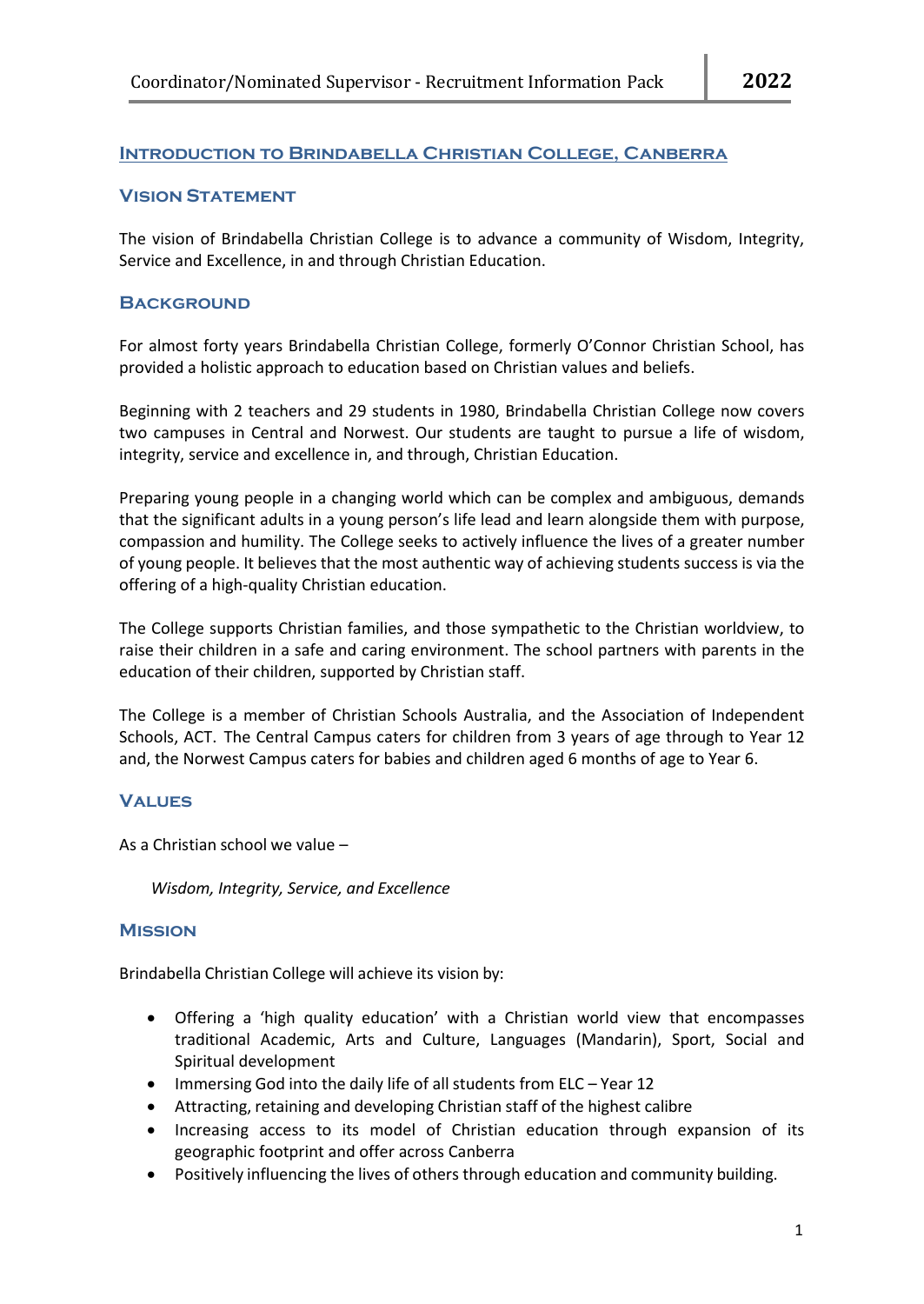**Immutable Tenets**

## **Operational Philosophy of the School**

The core work of Brindabella Christian College is to provide students a high-quality education through a Christian worldview, from the infant developmental stage to the completion of the secondary years.

The College seeks to achieve student centered education by:

- o **Quality Education**
	- Evidence based Academic Programs, Pedagogy and Practice
	- Measurement of student value add learning analytics and data analyses and tracking at individual student level
	- **Use of a Learning Management System (Schoolbox)**
- o **Staff**
	- Recruitment of high quality staff to support the teaching, administration and Christian philosophies of Brindabella Christian College and its future growth.

## **Governance**

Brindabella Christian College is governed by the Board of Directors. The Directors are responsible for setting the strategic view, the schools' policies, philosophy of the school and regulatory compliance

Five committees are operated by the Board –

- Executive
- Finance Committee
- Governance and Risk Committee
- Futures and Resource Planning Committee
- Education Committee.

The Board appoints the Director who assumes overall responsibility for the day-to-day operation and management of the Early Learning Centre's and Out of School Hours Care Services.

## **Faith Basis of Employment**

Act consistently with the Christian content within both the 'Faith Basis of Employment' and 'Lifestyle and Intention to Continue' statements within the College letter of offer and the Multi-Enterprise Agreement (these documents are available from the College's website).

# **ELC COORDINATOR/NOMINATED SUPERVISOR (Maternity Position)**

The position of ELC Coordinator/Nominated Supervisor is a temporary Maternity full-time position for the period ASAP to 4 July 2023, with possibility of further employment.

The position works collaboratively with and is directly responsible to the ELC Executive Director.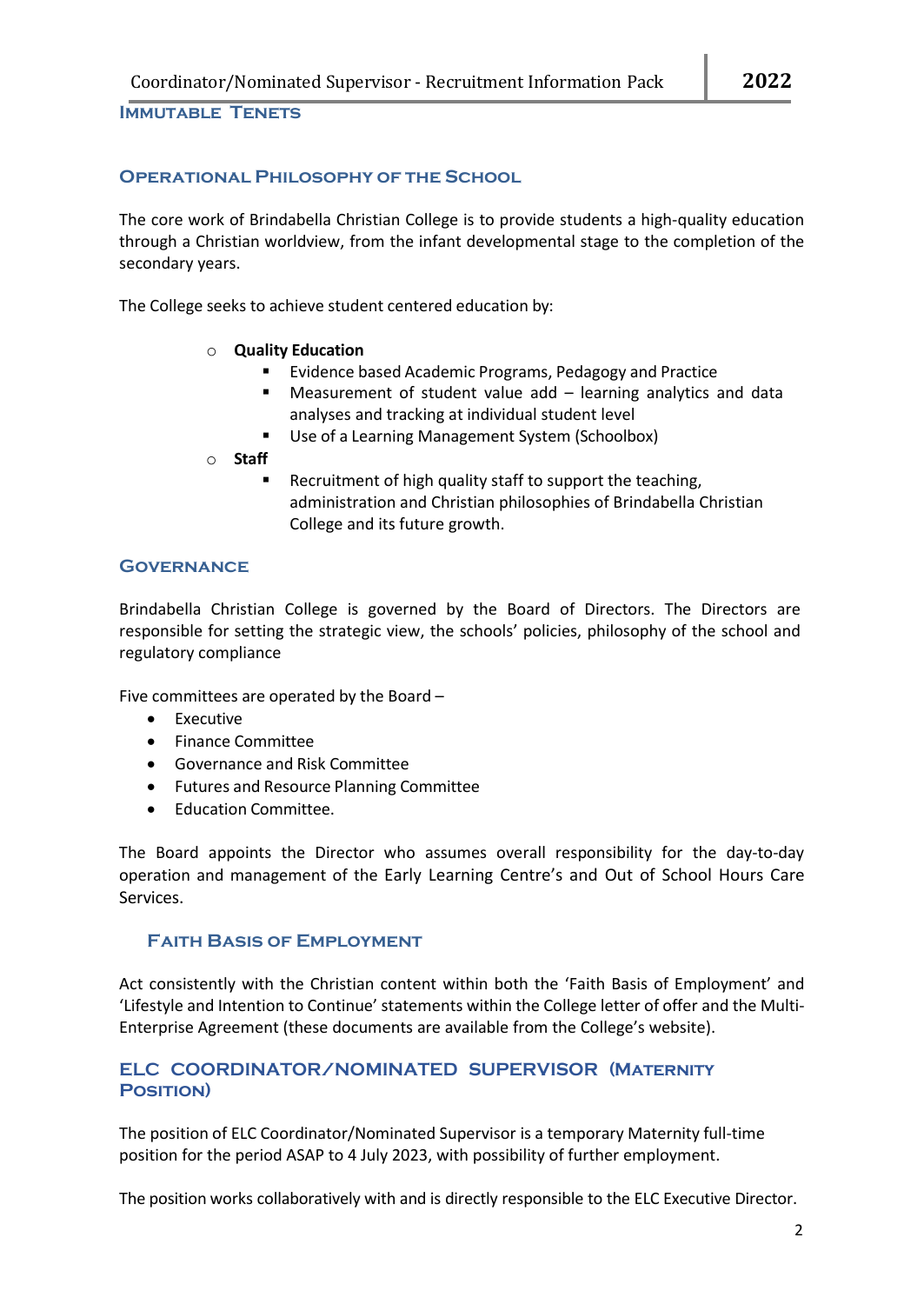Probation period: This position has a six (6) month probation period.

Commencement date: ASAP

## **Purpose**

The ELC Coordinator/Nominated Supervisor willsupport and assist the ELC Executive Director with programming, planning and day-to-day learning and engagement of the children in their duty of care. This includes responding respectfully to the diverse cultures, families, interests and needs of the ELC community, while also providing a Christian environment for learning.

## **Expectations and Duties**

The ELC Coordinator/Nominated Supervisor will support the vision of Brindabella Christian College through the following and it is expected that they will:

- monitor the performance of students in the ELC by ensuring the validity and reliability of internal assessments, optimising the progress and level of achievement for each student, ensuring that all external information is effectively analysed and appropriately implemented
- provide strong leadership by example and direction where required with respect to the delivery and implementation of the College Strategic Plan
- market and promote the College
- participate in staff performance appraisal
- implement and manage the Pastoral Framework of Responsibilities
- promote a culture of learning
- mentor and lead staff to engage with children in an age-appropriate manner
- ensure that the learning environment is safe and adheres to OH&S standards
- implement, manage and reflect practice in regard to the program guided by the Early Years Learning Framework, NQS, QIP, pedagogy, practice, and the day to day running requirements as well as the ELC's philosophy
- mentor and lead their team
- actively participate in staff meetings and professional development programs
- uphold BCC's Code of ETHICS, Faith Statement and Staff Conduct
- promote respectful teaching of and to various cultures, including Aboriginal and Torres Strait Islander persons
- integrate the Biblical Living Curriculum, based on Biblical teaching
- participate in active promotion of the Christian lifestyle as outlined in the word of Christ
- integrate indoor and outdoor programs in conjunction with the teachers and educators of the ELC.
- connect with the communities of the College
- be responsible for the communication with parents and families regarding the documentation of individual child learning and development
- liaise with families, the ELC Executive Director, and the ELC Coordinator/Nominated Supervisor of Out of School Hours Care.
- take responsibility for the intervention and continual support for inclusion, where necessary
- regularly attend church and bring these values in to the classroom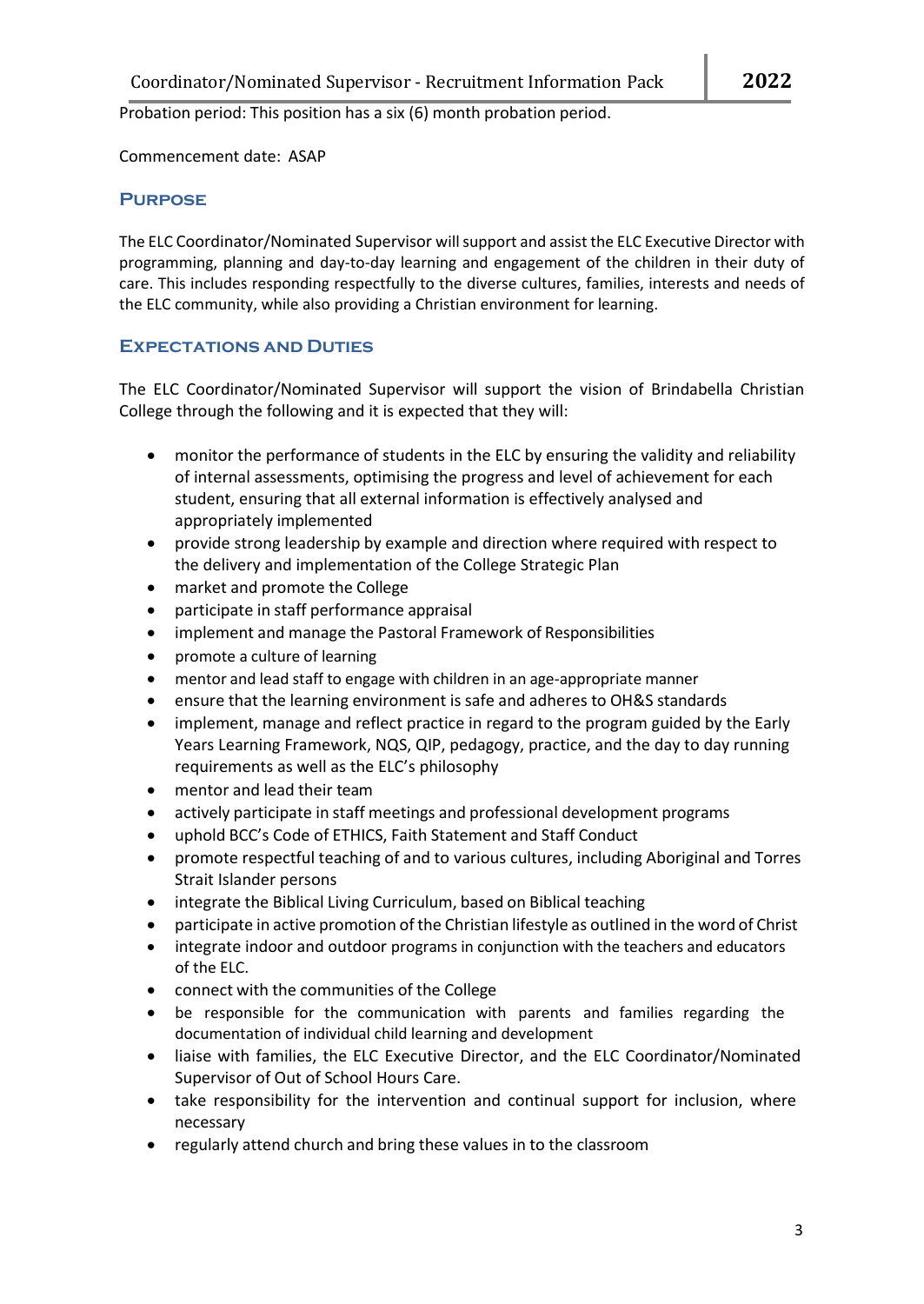Applicants for the position of Coordinator/Nominated Supervisor (Maternity Position), Early Learning must be able to demonstrate high-level performance against the following essential and desirable criteria:

# **Essential Selection Criteria**

## **Qualifications**

**•** Bachelor of Teaching (Early Childhood Education or higher) or Diploma with minimum 5 years' experience

- **•** Current Child Protection Training
- **•** Current approved First Aid Certificate

**•** Current WWVP Clearance or ability to gain prior to commencement of employment and a national police check

## **Knowledge, Skills and Experience**

- **•** Work collaboratively with Director and another Coordinator/Nominated Supervisor
- **•** Demonstrated educational leadership
- **•** Excellent written and oral communication with staff, parents, babies and small children

**•** Excellent emotional intelligence and willingness to fully participate in developing staff in this area

## **Desirable Selection Criteria**

- Minimum five (5) years' experience working in an ELC
- Full Covid -19 Vaccination

## **Appraisal/Review Conditions**

The ELC Coordinator/Nominated Supervisor will undertake a performance appraisal by a review panel, which includes the ELC Executive Director.

## *Additional information and requirements*

## **Variable Duties/Hours:**

It is expected that the ELC Coordinator/Nominated Supervisor will provide support to the ELC Executive Director and when required work flexible hours subject to the requirements of the business. Additionally, the ELC Coordinator/Nominated Supervisor is required to participate fully in the life of the School.

## **Salary and Leave Entitlements:**

Four weeks annual leave.

# **Faith Basis of Employment**

Act consistently with the Christian content within both the 'Faith Basis of Employment' and 'Lifestyle and Intention to Continue' statements within the College letter of offer and the Multi-Enterprise Agreement (these documents are available from the College's website).

## **Personal Skills and Attributes**

• Active participation in a church community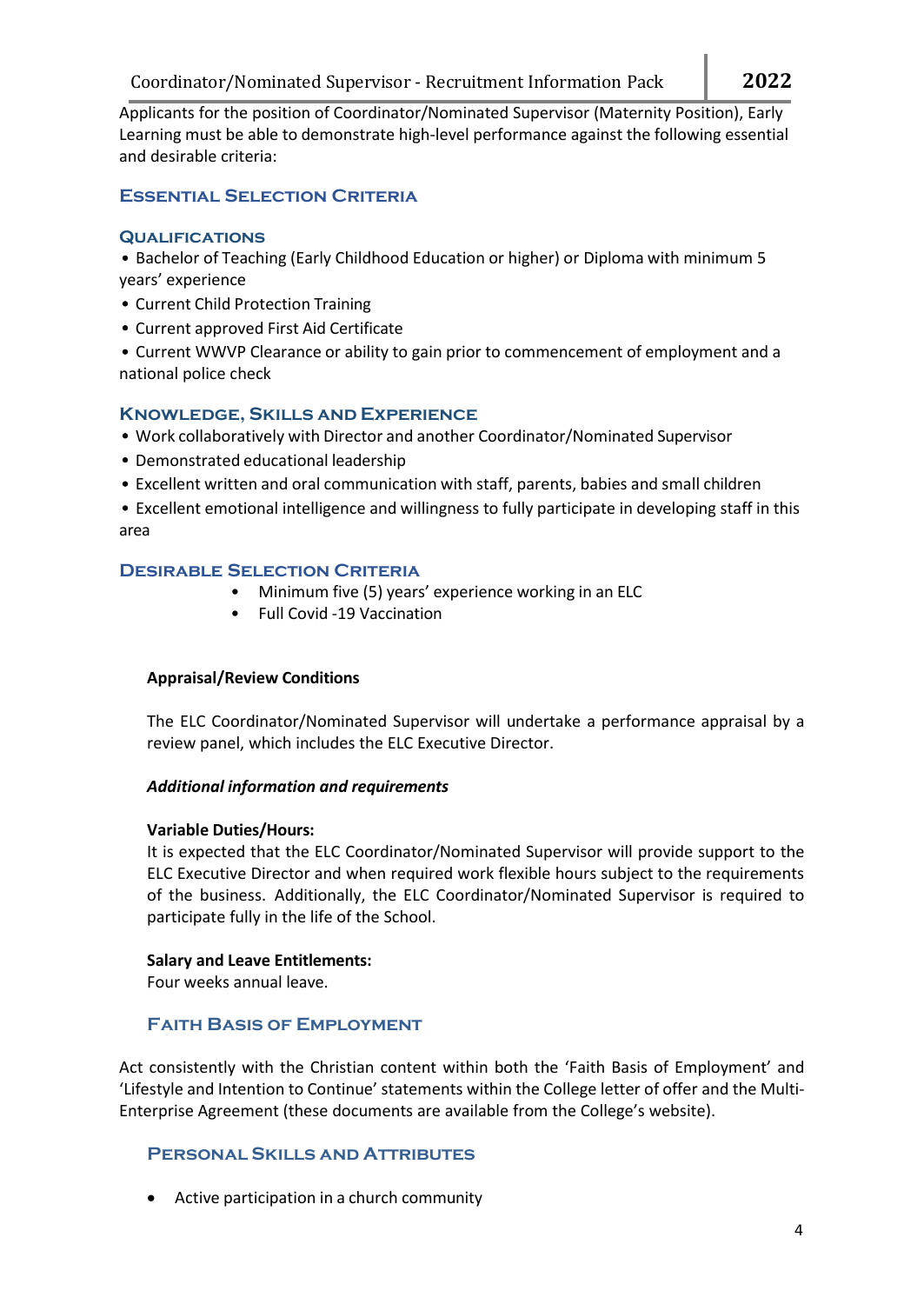- A passion for teaching and mentoring others
- A sense of trust and honesty
- Energy, enthusiasm and a willingness to grow
- Team spirit and loyalty
- Excellent time management skills
- Excellent communication skills both written and verbal
- Can work well independently and as part of a team

# **Terms of Appointment**

- The ordinary hours of work are 38 hours per week. Actual times are negotiable. Four weeks annual leave.
- Salary and other conditions will be in line with the ACT Christian Schools Teaching Staff [Multi-Enterprise](https://www.bcc.act.edu.au/__media_downloads/3246/ACT%20Christian%20Schools%20Teaching%20Satff%20MEA%202020.pdf?downloadable=1) Agreement 2020 or [General](https://www.bcc.act.edu.au/__media_downloads/3245/ACT_CS_General_MEA_2018-2021.pdf?downloadable=1) Staff MEA .The salary classification for this position will depend on qualifications and experience.
- Ongoing employment is subject to satisfactory performance in bi-annual reviews. The first shall be at 6 months at the conclusion of the probation period.
- Travel may be required between the Lyneham and Charnwood campuses.

Applicants for the position of ELC Coordinator/Nominated Supervisor (Maternity Leave) are required to demonstrate high- level performance against the stated selection criteria, submit a copy of their curriculum vitae and include in their application the following information:

- 1. Full name
- 2. Academic and professional qualifications
- 3. Religious affiliation and any church activities

4. General details of past and current positions specifically related to the duties of this position.

5. Address to the stated selection criteria

6. The names, addresses and telephone numbers of three (3) referees from whom the selection panel may seek confidential information. These should include:

i. The Employer/Organisation in which the applicant is currently employed.

ii. A person who can report on the person's academic and professional background.

iii. A person who can report on the applicant's status as a member of a Christian church.

7. Other personal information at the applicant's discretion